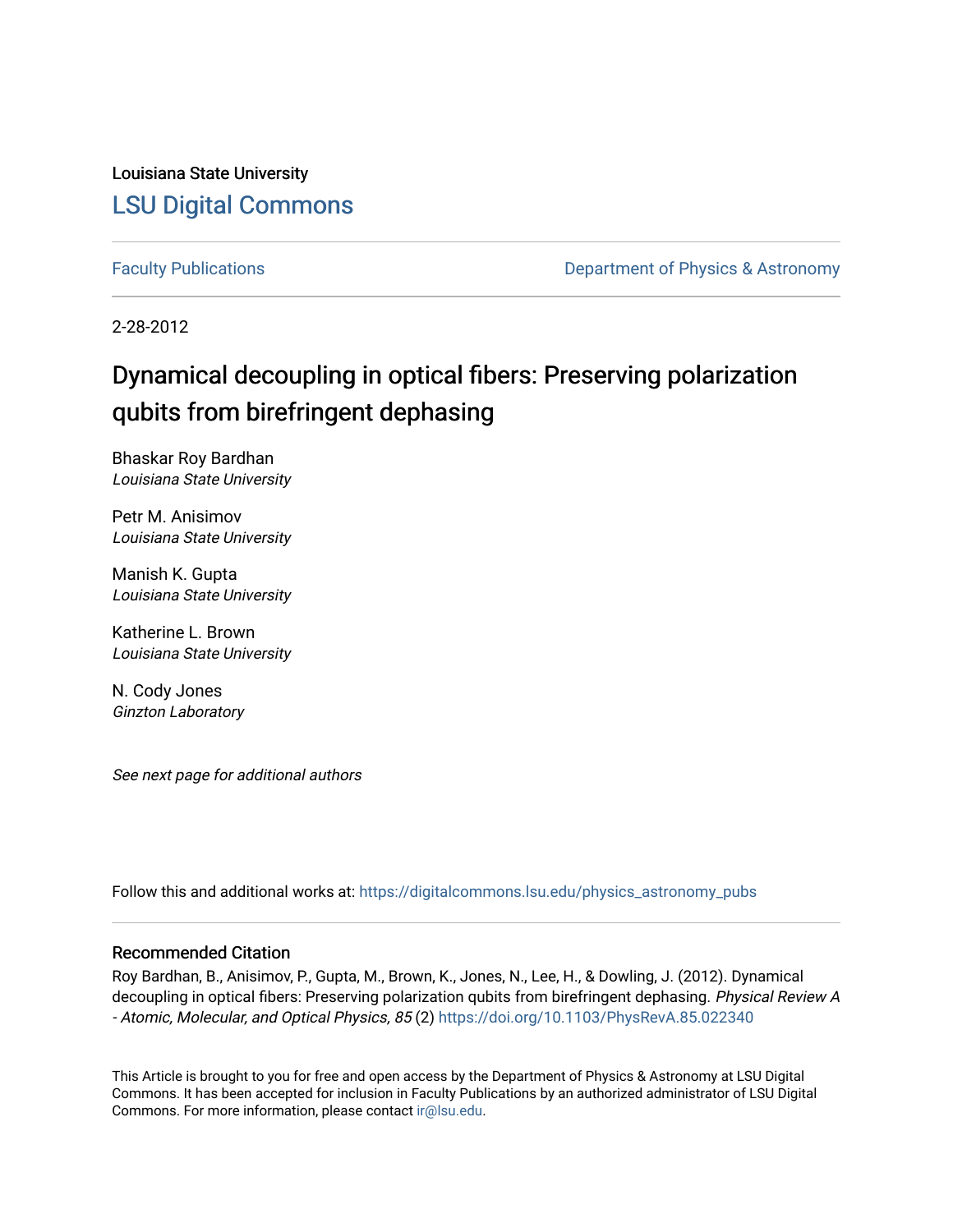# Authors

Bhaskar Roy Bardhan, Petr M. Anisimov, Manish K. Gupta, Katherine L. Brown, N. Cody Jones, Hwang Lee, and Jonathan P. Dowling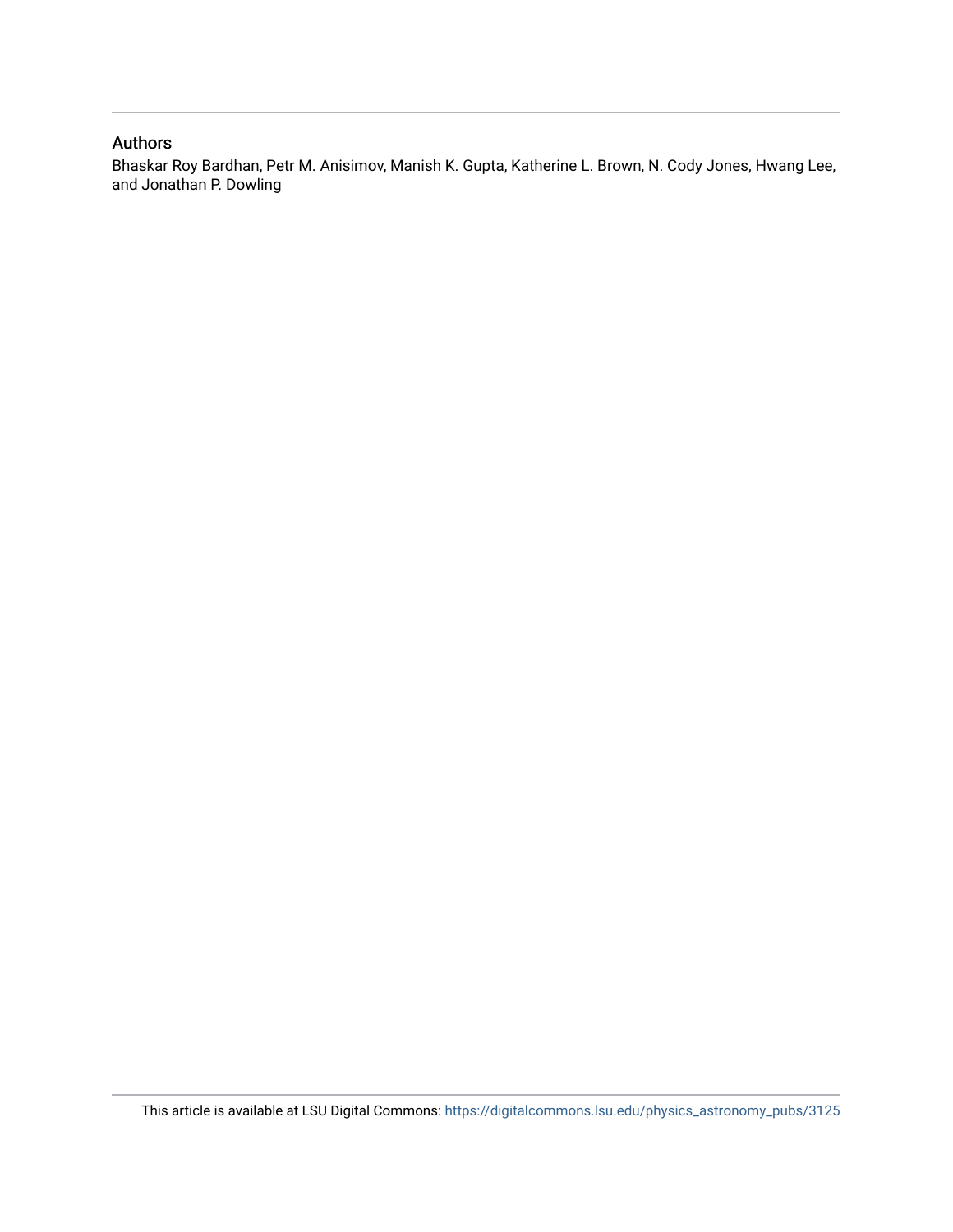# Dynamical Decoupling in Optical Fibers: Preserving Polarization Qubits from Birefringent Dephasing

Bhaskar Roy Bardhan,<sup>1,\*</sup> Petr M. Anisimov,<sup>1</sup> Manish K. Gupta,<sup>1</sup> Katherine

L. Brown,<sup>1</sup> N. Cody Jones,<sup>2</sup> Hwang Lee,<sup>1</sup> and Jonathan P. Dowling<sup>1</sup>

 $1$ Department of Physics and Astronomy, Louisiana State University, Baton Rouge, LA 70803

 $^{2}$ Edward L. Ginzton Laboratory, Stanford University, Stanford, CA 94305-4088

(Dated: December 19, 2018)

One of the major challenges in quantum computation has been to preserve the coherence of a quantum system against dephasing effects of the environment. The information stored in photon polarization, for example, is quickly lost due to such dephasing, and it is crucial to preserve the input states when one tries to transmit quantum information encoded in the photons through a communication channel. We propose a dynamical decoupling sequence to protect photonic qubits from dephasing by integrating wave plates into optical fiber at prescribed locations. We simulate random birefringent noise along realistic lengths of optical fiber and study preservation of polarization qubits through such fibers enhanced with Carr-Purcell-Meiboom-Gill (CPMG) dynamical decoupling. This technique can maintain photonic qubit coherence at high fidelity, making a step towards achieving scalable and useful quantum communication with photonic qubits.

PACS numbers: 03.67.Hk, 03.67.Dd, 03.67.Pp, 03.67.Lx

#### I. INTRODUCTION

Qubits are the building blocks for quantum information processing. They are used to store, process and transmit information. Unavoidable couplings between a qubit and its environment introduce uncontrolled evolution of the qubit causing the qubit to lose its ability to exhibit coherent behavior. As a result, the phase of the qubit becomes randomized and the information stored in it is lost. Such decoherence processes stand as a serious obstacle towards achieving scalable quantum information processing.

Dynamical decoupling (DD) is a simple and effective technique that can be used to extend the lifetime of stationary qubit. External pulse sequences are applied to 'average out' the qubit-environment interaction by timereversing the effects of the interaction Hamiltonian. The idea of refocusing the phase diffusion through the application of such repeated external pulses has been extended to a wide variety of DD strategies. Prominent examples of DD schemes are the periodic DD (PDD) [\[1\]](#page-8-0), Carr-Purcell DD (CP) [\[2\]](#page-8-1), Carr-Purcell-Meiboom-Gill (CPMG) [\[3\]](#page-8-2), concatenated DD (CDD) [\[4](#page-8-3)] and Uhrig DD (UDD) [\[5](#page-8-4)]. In quantum computing, DD has been typically used as an open-loop control scheme to reduce the errors which occur during the evolution of the quantum state.

Photons are a prominent candidate for being mediators in quantum communication processes since they move fast and interact weakly with the environment. Quantum information is often encoded in the polarization or the phase of the photon, or some suitable combination of both degrees of freedom. Recent developments in the

above schemes of DD have motivated us to study whether we can find a suitable DD strategy to preserve polarization photonic qubits against decoherence effects. Previous works have looked at suppression of these effects by using methods including bang-bang decoupling. Wu and Lidar [\[6\]](#page-8-5) showed that dynamical decoupling could be used for reducing quantum noise in optical fibers. Massar and Popescu presented a method to reduce polarization mode dispersion in optical ber using controlled polarization rotations [\[7](#page-8-6)]. Entanglement between a single photon and a single trapped atom was reported in Ref. [\[8\]](#page-8-7), which provided a step towards long-distance quantum networking with individual neutral atoms. Damodarakurup et al. experimentally reported on the suppression of polarization decoherence in the ring cavity using bang-bang control of polarization qubits [\[9\]](#page-8-8).

We propose here the application of the CPMG sequence of dynamical decoupling for minimizing the random dephasing in birefringent optical fibers. This sequence has been shown to be robust against a variety of dephasing and control pulse errors [\[10](#page-8-9)[–13\]](#page-8-10). We apply this sequence to flying polarization qubits in order to extend the useful range of a quantum communication channel. We simulate the CPMG pulses with spatially separated half-wave plates to suppress the dephasing of the input polarization qubits. This will be useful for the BB84 protocol [\[14](#page-8-11)] of quantum key distribution, along with applications in the fields like optical quantum computing [\[15](#page-8-12)] and quantum networks [\[16](#page-8-13)], with the advantage of having low control overheads. Our proposed scheme helps to improve the range of communication channels without requiring any ancilla qubits and measurement; hence it provides immediate commercial applications for classical telecommunications with light.

This paper is organized as follows. In Sec. II, we discuss the nature of the random fluctuations in a realistic fiber, which are likely to cause dephasing in our polariza-

<span id="page-2-0"></span><sup>∗</sup> [broyba1@lsu.edu](mailto:broyba1@lsu.edu)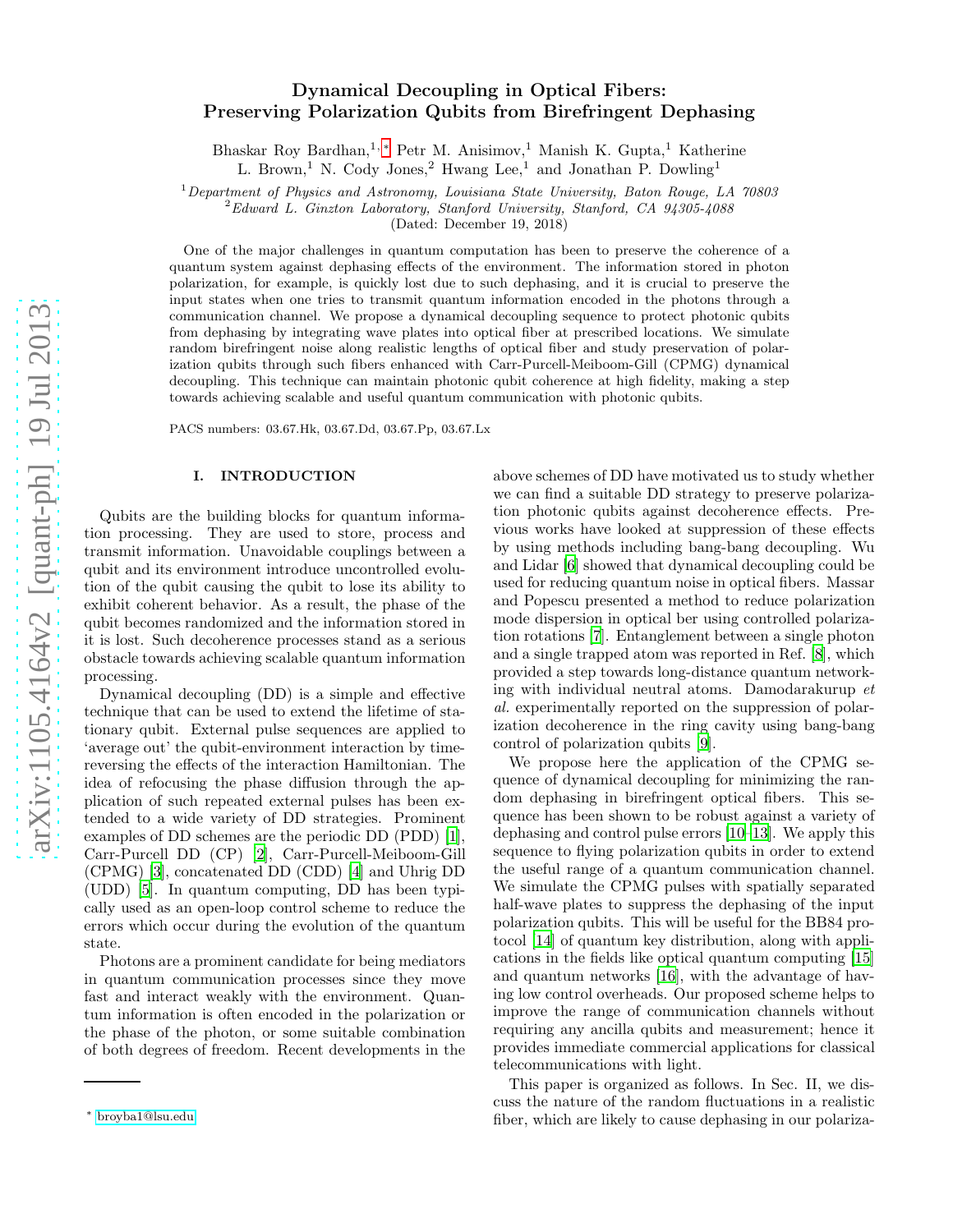tion qubit. In Sec. III, the key ideas of DD and the motivation for using CPMG are discussed. We provide a detailed description of the proposed application of CPMG to combat such dephasing and preserve the input state through the fiber in Sec. IV. Section V contains our numerical results with explanations. Finally, we conclude with a brief summary of the results, and suggestions for experimentally implementing the DD sequence in optical fibers.

## II. QUANTUM KEY DISTRIBUTION IN BIREFRINGENT FIBERS

In the BB84 protocol, it is crucial to preserve the input polarized signals against decoherence effects during propagation through the noisy communication channel. Polarization-maintaining (PM) fibers can be used to preserve two orthogonal states of single photon polarization qubit, e.g. photon states with vertical and horizontal polarizations [\[17,](#page-8-14) [18\]](#page-8-15). However, the sender needs to randomly choose the input polarized light signals from either the horizontal-vertical basis or the diagonal basis. Therefore, it is necessary to preserve all of these states against unpredictable changes in the polarization state due to dephasing in the fiber [\[19\]](#page-8-16).

Due to the random fluctuations in uncontrollable factors like mechanical stress (internal or external) [\[20](#page-8-17)], temperature, etc. in the optical fiber, the polarization state of the single photons changes very rapidly as it propagates through the fiber. These effects cause the birefringence  $\Delta n = |n_e - n_o|$  (the subscripts e and o stand for the extraordinary and the ordinary rays) to change randomly along the fiber. The magnitude of the local birefringence at any point along a single mode fiber is typically of the orders of  $10^{-4}$  to  $10^{-7}$  [\[17,](#page-8-14) [18](#page-8-15)]. For practical fiber lengths of the order of several hundreds of kilometers, the birefringence in such optical fiber can totally destroy the information stored in the polarization qubits. To combat such large-scale dephasing errors in the fiber, we propose the application of dynamical decoupling implemented with waveplates along the communication channel. As the optical losses are small for the wavelength in the telecommunication band, we restrict our calculations for this wavelength region (around 1550 nm). We also assume that the waveplates are very thin such that the phase accumulated during the propagation of the photons through the waveplates can be considered negligible.

#### III. DYNAMICAL DECOUPLING

Dynamical decoupling is an effective method to timereverse the system-bath interaction by repeatedly applying sequences of sufficiently fast and strong pulses [\[21\]](#page-8-18). After applying a sequence of these pulses, the evolution of the system is modified such that its interaction with

the environment is reduced or eliminated. Since it is difficult to control the states of the environment, the control pulses need to act on the system.

The most general Hamiltonian describing the evolution of a system coupled to a bath can be written as

$$
H = H_{\rm S} \otimes I_{\rm B} + I_{\rm S} \otimes H_{\rm B} + H_{\rm I},\tag{1}
$$

where  $H<sub>S</sub>$  and  $H<sub>B</sub>$  are the system and bath Hamiltonians, respectively. When the system is a qubit undergoing dephasing, we can write the interaction Hamiltonian  $H<sub>I</sub>$ as

$$
H_{\rm I} = \sigma_z \otimes B_Z, \tag{2}
$$

where  $\sigma_z$  is the Pauli Z spin operator and  $B_Z$  is a bath operator which couples to the photonic qubit, causing dephasing. In the limit of weak system-bath coupling, we can invoke the Born-Markov approximation and write the semiclassical interaction Hamiltonian as  $H_{I} = B(t)\sigma_{z}$ , where  $B(t)$  is scalar function of time. If we control the qubit with rotations around the X-axis on the Bloch sphere, then the complete system Hamiltonian with dephasing is

<span id="page-3-0"></span>
$$
H(t) = B(t)\sigma_z + f(t)\sigma_x, \tag{3}
$$

where  $f(t)$  is the time-dependent control field for the dynamical decoupling pulses [\[22](#page-8-19)].

The underlying principle of dynamical decoupling is to select a pulse sequence  $f(t)$  which causes the integrated time evolution of the interaction Hamiltonian to coherently average to zero [\[23\]](#page-8-20). We suppose that

$$
f(t) = \frac{\pi}{2} \sum_{k=1}^{M} \delta(t - t_k),
$$
 (4)

or in other words,  $f(t)$  consists of instantaneous  $\pi$  pulses at prescribed time instants  $\{t_1, \ldots, t_M\}$ . We can then move to the interaction picture of the control field  $f(t)\sigma_x$ and rewrite the system Hamiltonian from Eqn. [\(3\)](#page-3-0) as

<span id="page-3-1"></span>
$$
\tilde{H}(t) = y(t)B(t)\sigma_z,\tag{5}
$$

where  $y(t)$  is a switching function which takes on values  $\pm 1$ , switching polarity at each time  $t_k$  corresponding to a  $\pi$  pulse in the control sequence. To see the effect of a dynamical decoupling sequence, we calculate the system propagator in the interaction picture as

$$
\tilde{U}(0,T) = \exp\left(-i \left[ \int_0^T y(t)B(t)dt \right] \sigma_z \right), \qquad (6)
$$

where for simplicity we set  $\hbar = 1$ . We can drop timeordering in the propagator because the simplified Hamiltonian in Eqn. [\(5\)](#page-3-1) commutes with itself at all times  $t \in [0, T]$ .

The ideal decoupling sequence would eliminate any dephasing from the system propagator, but since  $B(t)$  is in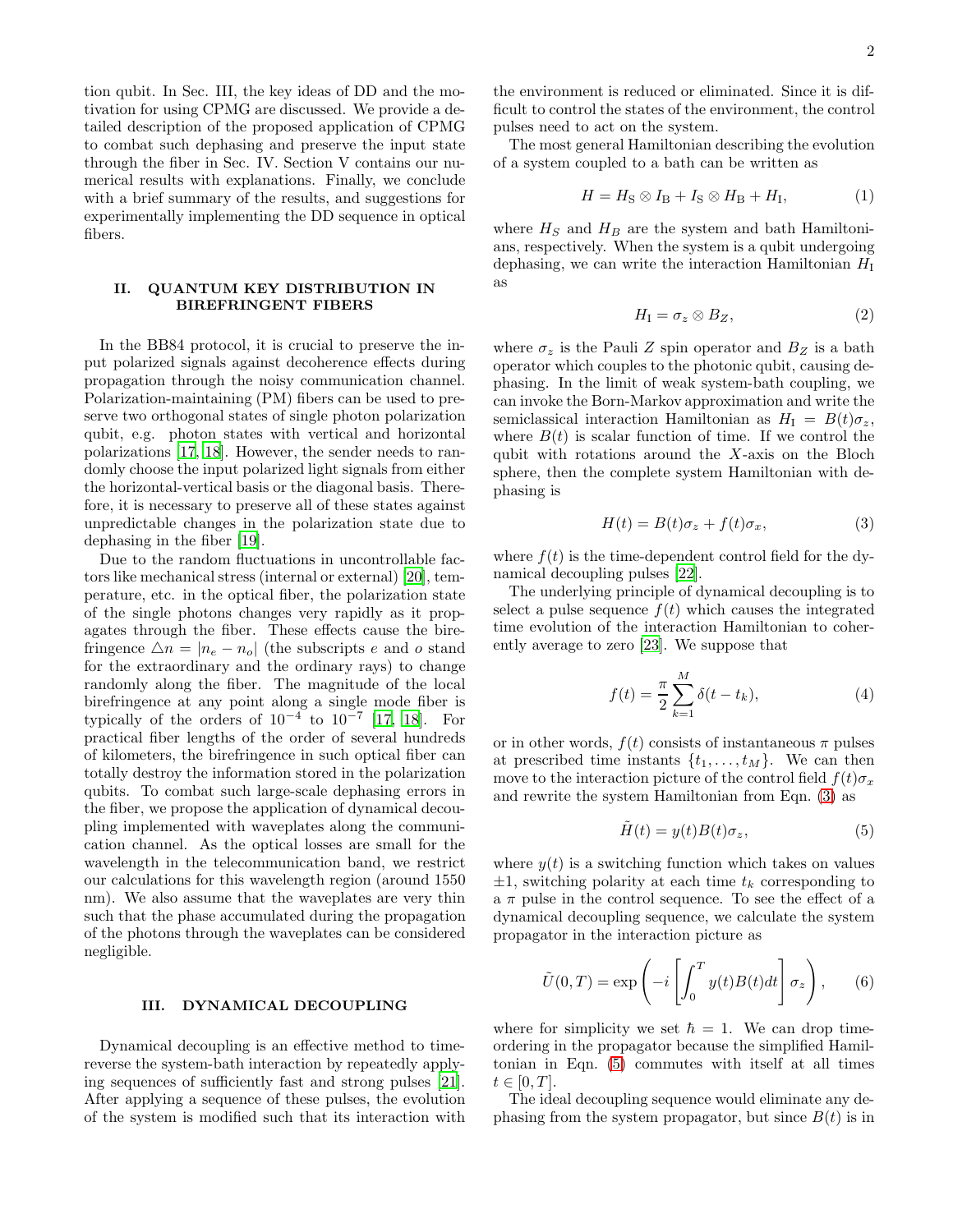general unknown, decoupling sequences must attempt to make  $\int_0^T y(t)B(t)dt \approx 0$ , by appropriate choice of pulse locations  $\{t_1, \ldots, t_M\}$ . In the simplest example, consider a time-independent  $B(t) = B_0$  and single  $\pi$  pulse at  $t = T/2$ . This is a simplified form of the Hahn spinecho sequence [\[24\]](#page-8-21), and the system is fully decoupled at time  $T$ .

A group theoretic understanding of the unitary symmetrization procedure, to eliminate errors up to the first order in the Magnus expansion, is provided in Ref. [\[25\]](#page-8-22). Typically, the coupling terms contributing to the decoherence errors undergo an effective renormalization. This renormalization transformation can be considered as the cancelation of the terms in the Magnus expansion of the effective Hamiltonian [\[26\]](#page-8-23). This analysis assumes ideal pulses having zero width, in which case it has been shown that DD sequences can be designed to make higher-order system-bath coupling terms vanish [\[4](#page-8-3), [22,](#page-8-19) [27](#page-9-0)]. However, such ideal, instantaneous pulses are not achievable in actual physical systems, and some researchers have considered finite-width pulses, which decouple to higher order than simple rectanglular pulses [\[28,](#page-9-1) [29](#page-9-2)].

Our aim is to preserve input polarization qubits against dephasing effects in optical fiber, so we intend to implement the most suitable DD sequence to suppress dephasing for a given length of the fiber. The simplest case is the spin-echo sequence [\[24\]](#page-8-21), where it is possible to reduce the pure dephasing due to low-frequency ( $\omega < 1/\tau$ ) noise by applying a  $\pi$  pulse at time  $\tau/2$  during the free evolution. However, this is not very effective in presence of high-frequency noise. Moreover, errors are introduced by imperfections in realistic pulses. These issues can be addressed by repeating the  $\pi$  pulses used in the spinecho technique N times. This choice of pulse sequence is known as the CPMG dynamical decoupling. The CPMG sequence acts as high-pass filter, which effectively filters out the components of the  $H<sub>I</sub>$  varying slowly compared to  $\tau$ .

Uhrig analytically proposed a non-equidistant sequence of pulses (the UDD sequence [\[5\]](#page-8-4)) which outperforms CPMG when the noise has a sharp, high-frequency cut off [\[30](#page-9-3)[–32](#page-9-4)]. However, when the spectral density (see Appendix for the description of the decoherence function in terms of spectral density) of the bath has a soft cut-off (long-tail), the CPMG sequence has been shown to give better results than the UDD sequence [\[11,](#page-8-24) [33](#page-9-5)]. Moreover, the CPMG sequence has been shown to outperform other sequences for an intermediate region where the spectral density is Gaussian [\[34\]](#page-9-6).

The spectral density in our model is taken to be Gaussian with zero mean and this can be considered to be in the intermediate region [\[35\]](#page-9-7). Since we wish to implement CPMG in the optical fiber, it is fairly practical to place suitably oriented half-wave plates along the fiber. This produces the desired polarization rotations and refocuses the quantum state to its original polarization. Another motivation for using such sequence is that CPMG sequence is robust against phase randomization and ro-



<span id="page-4-0"></span>FIG. 1. (Color Online) Top : CPMG sequence implemented with half-wave plates in the diagonal basis along the fiber;  $U_{\text{free}}$ 's are the propagators corresponding to the free propagations through the dephasing segments. Bottom : Free propagations and  $\pi$  rotations caused by the waveplates for the input qubit in the  $+45^\circ$  state are shown on the Bloch sphere.

tation errors (after every even number of cycles) [\[10\]](#page-8-9), particularly when noise processes are dominated by lowfrequency components.

#### IV. SUPPRESSING BIREFRINGENT DEPHASING WITH CPMG SEQUENCE

#### A. Dephasing model

In a realistic birefringent fiber (typically of lengths 10- 1000 km), polarization qubits are likely to experience random effects due to changes in temperature, stress, etc. during propagation. The characteristic length scales for such changes in a single mode fiber may be several meters, i.e. lengths smaller than the fiber beat-lengths [\[36\]](#page-9-8). We approximate the communication channel as continuously connected fiber elements, as shown in Fig. [1,](#page-4-0) which have sections of constant birefringence on the order of this length scale. We consider the quantum communication channel provided by a polarization maintaining fiber without dispersion. Assuming that single-photon sources are available, we initialize the qubit in the  $+45°$  or  $-45°$ states which can be written as

$$
|\psi(0)\rangle = \frac{1}{\sqrt{2}}(|H\rangle \pm |V\rangle). \tag{7}
$$

It should be pointed out here that the following analysis is valid for a general polarization state of single pho-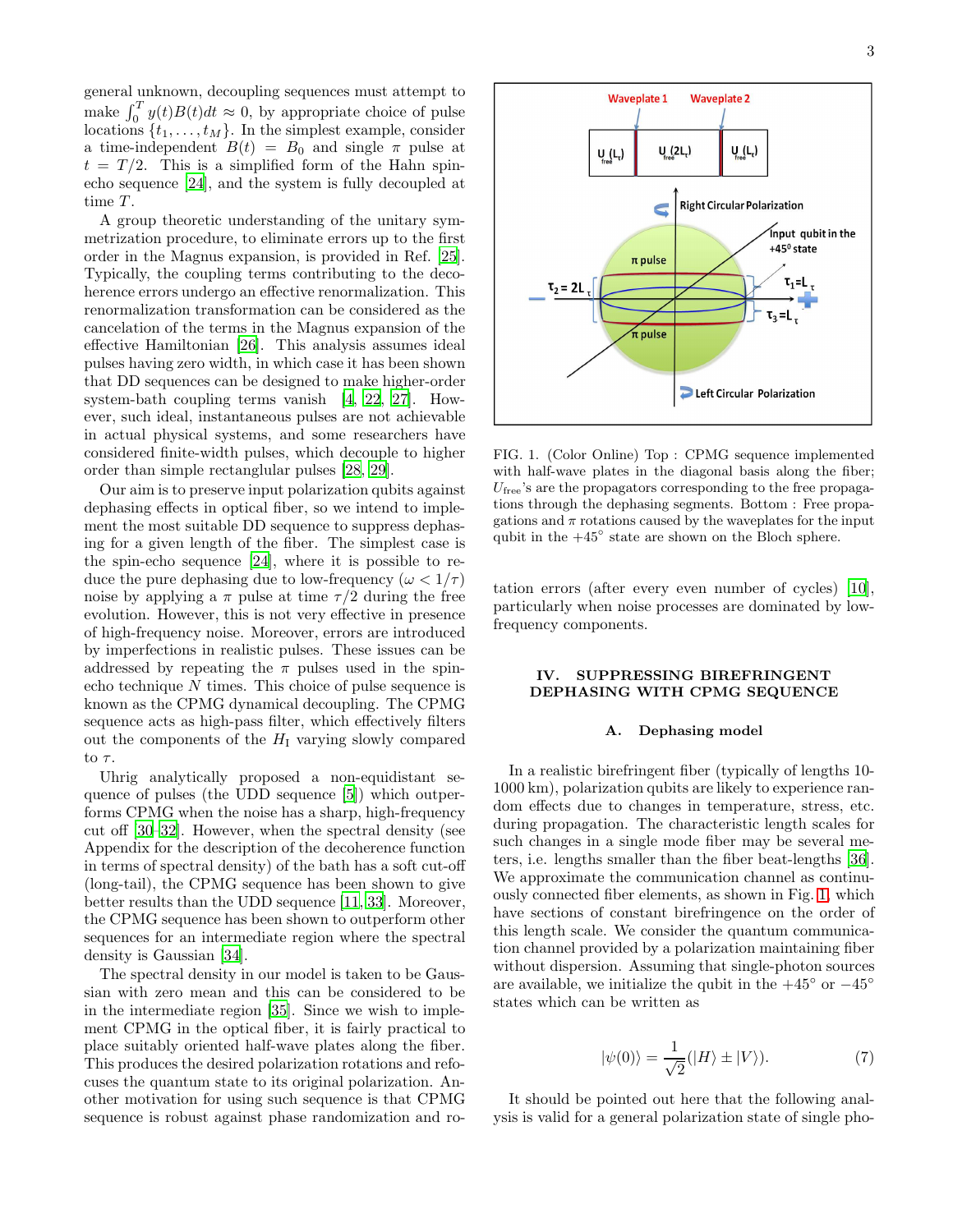tons, not only the  $+45^\circ$  or  $-45^\circ$  states. If we now allow the input photons to propagate freely for a length  $L$ , then the qubit state becomes

$$
|\psi(L)\rangle = \frac{1}{\sqrt{2}} (e^{i\phi_H} |H\rangle \pm e^{i\phi_V} |V\rangle). \tag{8}
$$

The phase accumulated by the qubit is given by

$$
\triangle \phi = \phi_H - \phi_V = (2\pi/\lambda) \int_0^L \triangle n(x) dx.
$$
 (9)

The off-diagonal density matrix element propagates according to

$$
\rho_{12}(L) = \rho_{12}(0) \langle \exp(-i\Delta\phi(x)) \rangle.
$$
 (10)

We model the random dephasing by continuously concatenating pieces of fiber with randomly generated lengths  $\Delta L$ . The total propagation length thus can be split into segments of length  $\Delta L$  with constant  $\Delta n(x)$ . The phase difference for the i-th segment is equal to the sum of  $(2\pi/\lambda)\Delta L_i\Delta n_i$ . These segments constitute a single phase profile associated with a particular instance of birefringent noise and corresponding changes in the refractive index difference  $\Delta n$ . Ensemble averaging over profiles gives density matrix for the output state depicting the random dephasing in the fiber.

The correlation function for the refractive index difference at two points  $x_1$  and  $x_2$  ( $|x_1 - x_2|$  is less than correlation length) is given by

$$
\langle \Delta n(x_1) \Delta n(x_1) \rangle = \exp\left(-\left[\Delta n^2 / 2\sigma_{\Delta n}^2\right]\right) \tag{11}
$$

 $\Delta n$  being simulated as a Gaussian-distributed zeromean random process. Estimates of the correlation lengths for a typical optical fiber are given in Ref. [\[36](#page-9-8)].

The Fourier transform  $S(k)$  of the correlation function is

$$
S(k) = \exp\left(-\frac{k^2 \sigma_n^2}{2}\right). \tag{12}
$$

The accumulated phase can be rewritten as

$$
\triangle \phi = \left[ (2\pi/\lambda) \triangle n \langle \triangle L \rangle \right] \left[ \frac{\triangle L}{\langle \triangle L \rangle} \right]. \tag{13}
$$

The two terms in the square brackets are dimensionless. We thus modeled the random birefringent dephasing in a dimensionless manner such that propagation of the input qubit through any given length of the fiber can be simulated just by adjusting the parameters of the randomly generated  $\triangle L$ .



FIG. 2. (Color online) Decoherence function  $W(x)$  without CPMG and with CPMG as a function of the distance along the fiber. Inset:  $W(x)$  for CPMG with  $M=2$ is shown (zoomed in) with the filter function  $F(kL)$  =  $8\sin^4(kL/8)\sin^2(kL/2)/\cos^2(kL/4)$  and  $S(k) = \exp(-\frac{k^2\sigma_1^2}{2})$ . Distance along the fiber is plotted in meters in the figure.

## B. Suppressing birefringent dephasing with CPMG sequence

The decoherence function (see Appendix) for the dephasing in the fiber (without pulses) can be written as

<span id="page-5-1"></span>
$$
W\left(L\right) = \exp\left(-\int_0^\infty \frac{dk}{2\pi} S\left(k\right) \frac{\sin^2(kL)/2}{k^2}\right),\qquad(14)
$$

where  $S(k)$  is the Fourier transform of the autocorrelation function for the random spatial fluctuation of the birefringence [\[11\]](#page-8-24).

Upon application of a DD pulse sequence with filter function  $F(kL)$  [\[11](#page-8-24), [22](#page-8-19)] in the space domain, the decoherence function can then be shown to be

<span id="page-5-0"></span>
$$
W\left(L\right) = \exp\left(-\int_0^\infty \frac{dk}{\pi} S\left(k\right) \frac{F\left(kL\right)}{k^2}\right),\qquad(15)
$$

where the filter function  $F(kL)$  is given by  $F(kL)$  =  $\frac{1}{2} \left| \sum_{m=0}^{n} (-1)^{m} \left( e^{ikx_{m+1}} - e^{ikx_{m}} \right) \right|$ <sup>2</sup>, corresponding to a pulse sequence having specific set of  $x_m$  with  $x_0=0$  and  $x_{n+1} = L.$ 

Eq. [\(15\)](#page-5-0) indicates that the decay rate of the quantum state is determined by the overlap between the spectral density and the filter function  $F(kL)$ . Moreover, this equation, upon comparison to Eq. [\(14\)](#page-5-1), shows that by choosing suitable  $F(kL)$  (and hence DD pulse-sequence), one can expect to reduce decoherence effects introduced during the free propagation of the qubit. We assume that the waveplates are very thin (width of the waveplate  $\delta \ll L_{\tau}$ ) such that the phase difference during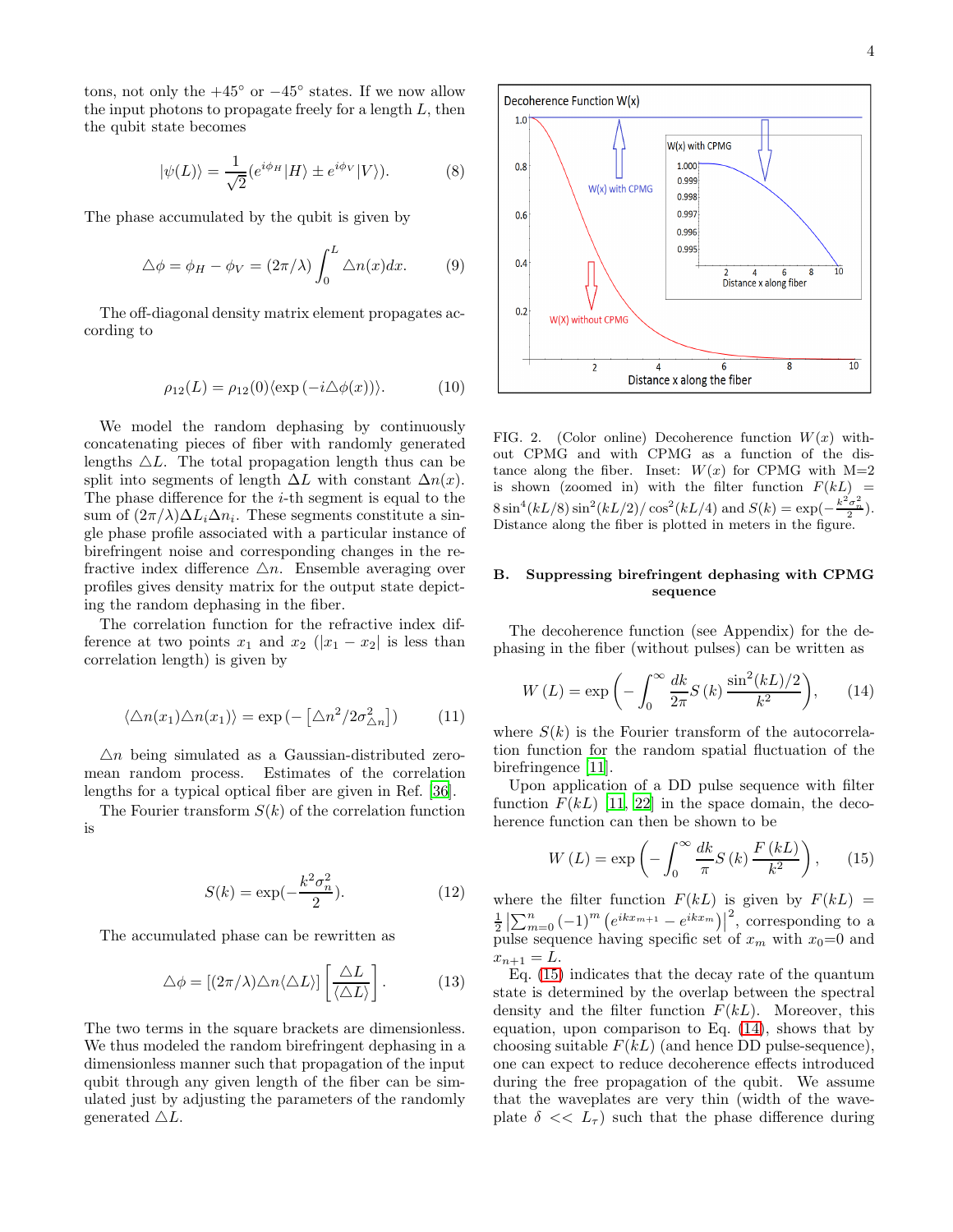the propagation of the photons through the waveplates is negligible.

In order to preserve the input polarization qubits in polarization maintaining optical fiber, we simulate the CPMG sequence by placing spatially separated half-wave plates along the fiber. Each waveplate effects a  $\pi$  rotation in the qubit state, equivalent to the  $\pi$  pulses in typical DD schemes. The multi-pulse CPMG sequence is defined by  $x_k = L \frac{(k - \frac{1}{2})}{M}$  [\[3](#page-8-2), [11\]](#page-8-24) where the first and the last free propagation periods are half the inter-waveplate separation, effectively refocusing the Bloch vector at the conclusion of the sequence. We take the number of waveplates in one cycle,  $M$ , to be two. With such sequence the input state remains very well-preserved after propagation through any given length of the fiber.

Each cycle of the two-pulse CPMG is implemented in the following steps (as shown in Fig. [1\)](#page-4-0):

- 1. Feed a single photon qubit polarized in the  $+45°$ or −45◦ state into the channel we modeled above.
- 2. Allow the input qubits to propagate through a segment of the fiber for a length of  $L_{\tau}$ .
- 3. Implement the first  $\pi$ -pulse of the CPMG sequence with half-wave plates in the diagonal basis.
- 4. Allow a free propagation as before but this time for the length  $2L_{\tau}$ .
- 5. Finally, the second pulse is implemented with a half-wave plate followed by a free propagation of length  $L_{\tau}$ .

At the end of one cycle of the sequence (having length  $4L_{\tau}$ ), the state of the qubit-fiber system is  $|\psi(4L_{\tau})\rangle =$  $\hat{U}|\psi(0)\rangle$  where the propagator  $\hat{U}_{\text{cycle}}$  is given by

$$
\hat{U}_{\text{cycle}} = \hat{U}_{\text{free}}(L_{\tau})\hat{\sigma}_x \hat{U}_{\text{free}}(2L_{\tau})\hat{\sigma}_x \hat{U}_{\text{free}}(L_{\tau}).\tag{16}
$$

Here  $\hat{\sigma}_x$  is the Pauli X operator and  $\hat{U}_{\text{free}}(L_{\tau})$  and  $\hat{U}_{\text{free}}(L_{\tau})$  are the propagators corresponding to the free propagations along distances  $L_{\tau}$  and  $2L_{\tau}$ , respectively.

The CPMG sequence with  $2N$  pulses is obtained by repeating the above cycle N times and the propagator for such sequence is  $\hat{U}_{\text{CPMG}} = \hat{U}_{\text{cycle}}^N$  where  $\hat{U}_{\text{cycle}}$  is defined above.

For the CPMG sequence with  $M = 2$  pulses in one cycle, the filter function is given by [\[11](#page-8-24)],

$$
F(kL) = 8\sin^4(kL/8)\sin^2(kL/2)/\cos^2(kL/4). \quad (17)
$$

The decoherence functions  $W(x)$ , without CPMG and with CPMG, are plotted in Fig. 2. We can theoretically predict that CPMG should preserve the coherence of the input polarized qubit for a longer length in the fiber than without the waveplates.

## V. SIMULATION AND NUMERICAL RESULTS

To characterize the effectiveness of our scheme, we use the fidelity F between the input state  $|\psi_{\text{in}}\rangle$  and  $\rho_{\text{out}}$  as

$$
\mathcal{F} = \langle \psi_{\text{in}} | \rho_{\text{out}} | \psi_{\text{in}} \rangle, \tag{18}
$$

where  $\rho_{\text{out}} = \frac{1}{n} \sum_{n=1}^{\infty}$  $\sum_{i=1} | \psi_i \rangle \langle \psi_i |$ . Here *n* is the total number of randomly generated phase profiles, corresponding to the propagation operator  $\hat{u}_i$  so that  $|\psi_i\rangle = \hat{u}_i |\psi_{\rm in}\rangle$  represents the simulated birefringent noise. Therefore, the fidelity being close to one implies that the input state is well-

preserved against the dephasing. For an arbitrary polarization state  $\alpha|H\rangle + \beta|V\rangle$ , our calculations show that after  $n$  randomly generated phase profiles, the average fidelity between the input and output states is

<span id="page-6-0"></span>
$$
\mathcal{F}_{Avg} = \left\langle \cos^2(\theta) + \left( |\alpha|^2 - |\beta|^2 \right)^2 \sin^2(\theta) \right\rangle. \tag{19}
$$

Here  $\theta$  is the total phase introduced by the birefringent fiber as well the waveplates. States which minimize the fidelity are given by  $\frac{1}{\sqrt{2}}$  $\frac{1}{2}(|H\rangle + e^{i\phi}|V\rangle)$  and lie on the equator of the Poincaré sphere. However, Eq.  $(19)$  is valid for any general input state and our simulations, although targeted to improve the fidelity of the states that are useful for the BB84 protocol, hold for any general polarization state, and hence useful for practical implementations of sending a general quantum state through the channel. We observe that the fidelity drastically improves when we used the waveplates even for a large variation of the parameters of the random dephasing  $\Delta\phi$ . We illustrate this in Fig. [3.](#page-7-0)

As described in the Sec. IV, we developed our dephasing model in a dimensionless manner so we can model any realistic fiber length. In Fig. [4,](#page-7-1) the contour plot of the fidelity is shown with respect to the standard deviations  $\Delta L$  and  $\Delta \phi$ . This plot illustrates that high fidelity can be obtained for a reasonably large range of random fluctuations. Therefore, we show how to preserve photonic qubits against dephasing over realistic lengths of optical fiber.

The variation of fidelity for different fiber lengths is plotted in Fig. [5,](#page-7-2) which shows that polarization qubits can be preserved up to an excellent fidelity using the CPMG sequence for a wide range of the total fiber length. Moreover, for a given length of the fiber, we can estimate the minimum number of waveplates or the distance between the waveplates required to achieve high fidelity. For instance, for a total fiber length of  $L=10$  km, the estimated number of waveplates from Fig. [3](#page-7-0) is 610 to obtain a fidelity of 0.98. Using this, the rough estimate of the inter-waveplate distance  $L_{\tau}$  is 8.2 m when we considered birefringence fluctuations  $\Delta n$  on a length scale of 10 m (which is fairly realistic for the long-distance communication purposes) along the fiber.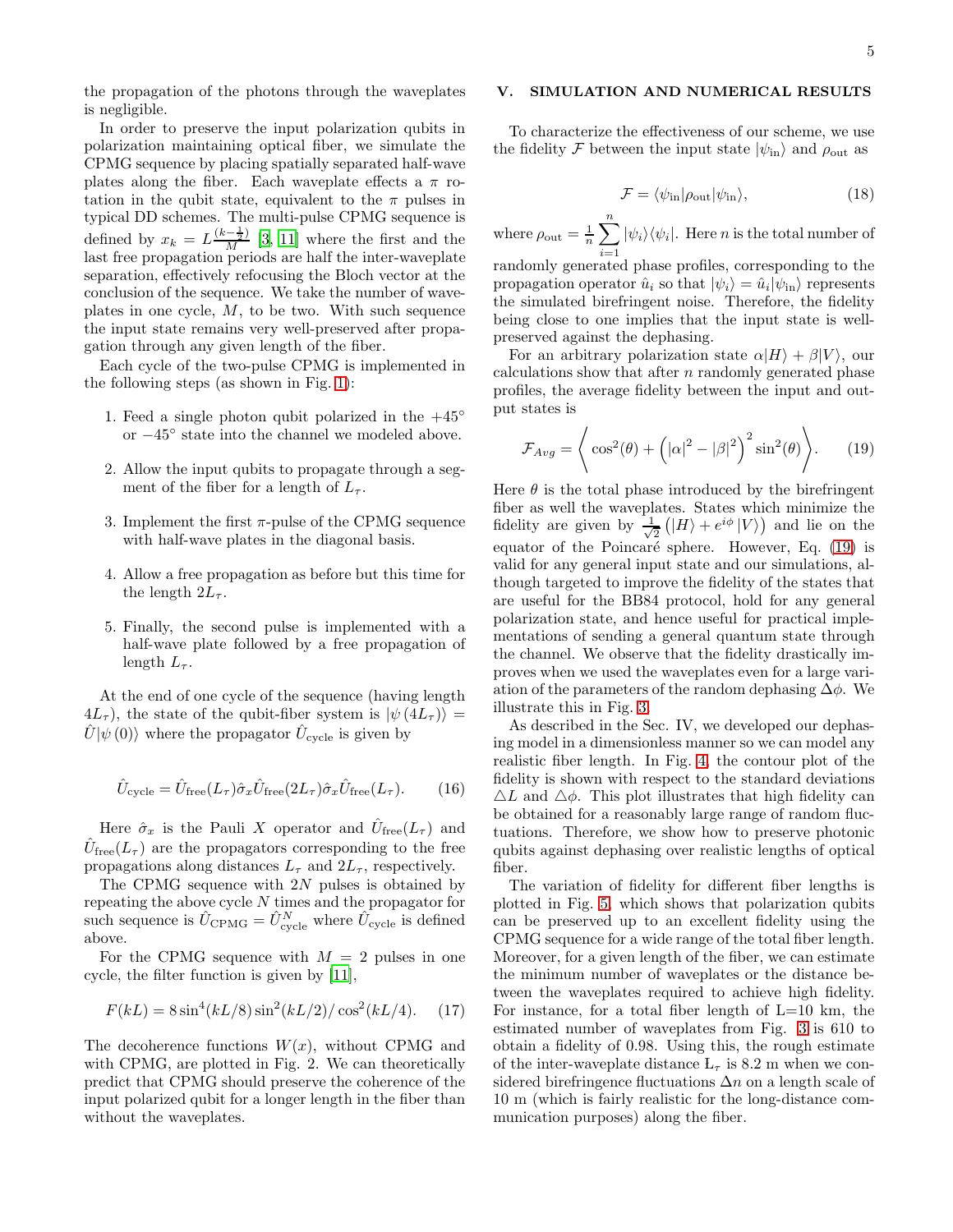

<span id="page-7-0"></span>FIG. 3. (Color online) Fidelity obtained with CPMG waveplates in the optical fiber is shown with variation of the number of waveplates for different standard deviations of the randomly generated dephasing  $\triangle \phi$  and fixed  $L = 10 \text{km}, \langle \triangle L \rangle =$ 10m and  $\sigma_{\triangle L} = 3$ m.



<span id="page-7-1"></span>FIG. 4. (Color online) Contour plot of the fidelity with the variations of the standard deviations of  $\Delta L$  and  $\Delta \phi$ . Lighter regions show higher values of the fidelity. The simulation is done with fixed  $L = 10 \text{km}, \langle \Delta L \rangle = 10 \text{m}.$ 

#### VI. CONCLUSIONS

Our dimensionless scheme allows us to tackle the random dephasing using the CPMG sequence for any experimentally viable length of the fiber. Dephasing errors induced by random birefringent noise can be suppressed regardless of magnitude, as long as appropriate waveplate separations are maintained. As we have dealt with



<span id="page-7-2"></span>FIG. 5. (Color online) Fidelity variation for different fiber lengths with  $\langle \Delta L \rangle = 10$ m,  $\sigma_{\Delta L} = 3$ m and  $\sigma_{\Delta \phi} = \pm 100$  radians.

noises due to random fluctuations caused by any possible source such as temperature, stress, etc., the prescribed CPMG method can be applied without an experimentalist having a detailed, quantitative knowledge of the decohering environment. Only unitary operations implemented with waveplates are employed; no measurement capabilities nor encoding overheads are required during propagation of the polarization qubits. Moreover, under suitable approximations, this could possibly be extended to address the issue of polarization mode dispersion (PMD) to achieve the desirable high bit-rate for long distance telecommunication in optical fibers [\[7\]](#page-8-6). To experimentally implement our proposed method to preserve the polarization qubits, several familiar techniques could be suitable depending on the range of fiber lengths one wishes to use. The waveplates may be directly incorporated into the fiber during the manufacturing process. Other methods include writing a Bragg transmission grating periodically into the fiber [\[37](#page-9-9)], or twisting the fiber in controlled ways causing suitable mechanical stress [\[20\]](#page-8-17). However, under practical circumstances, we have to consider the finite widths of the waveplates as well rather than the ideal instantaneous pulses and this issue will be addressed in subsequent version of this paper.

We demonstrated in a promising way that it is possible to use CPMG dynamic decoupling to correct for large scale random dephasing errors within the optical fiber. We report for the first time the successful application of the CPMG dynamical decoupling in the birefringent optical fiber which evidently will enhance the range and scope of useful communication through the optical fiber and possibly the coherence time of the qubit. The control overhead in the proposed application of CPMG being reasonably small, we hope that our scheme will reduce the dephasing error while implementing a scalable quantum computing scheme with photonic qubits.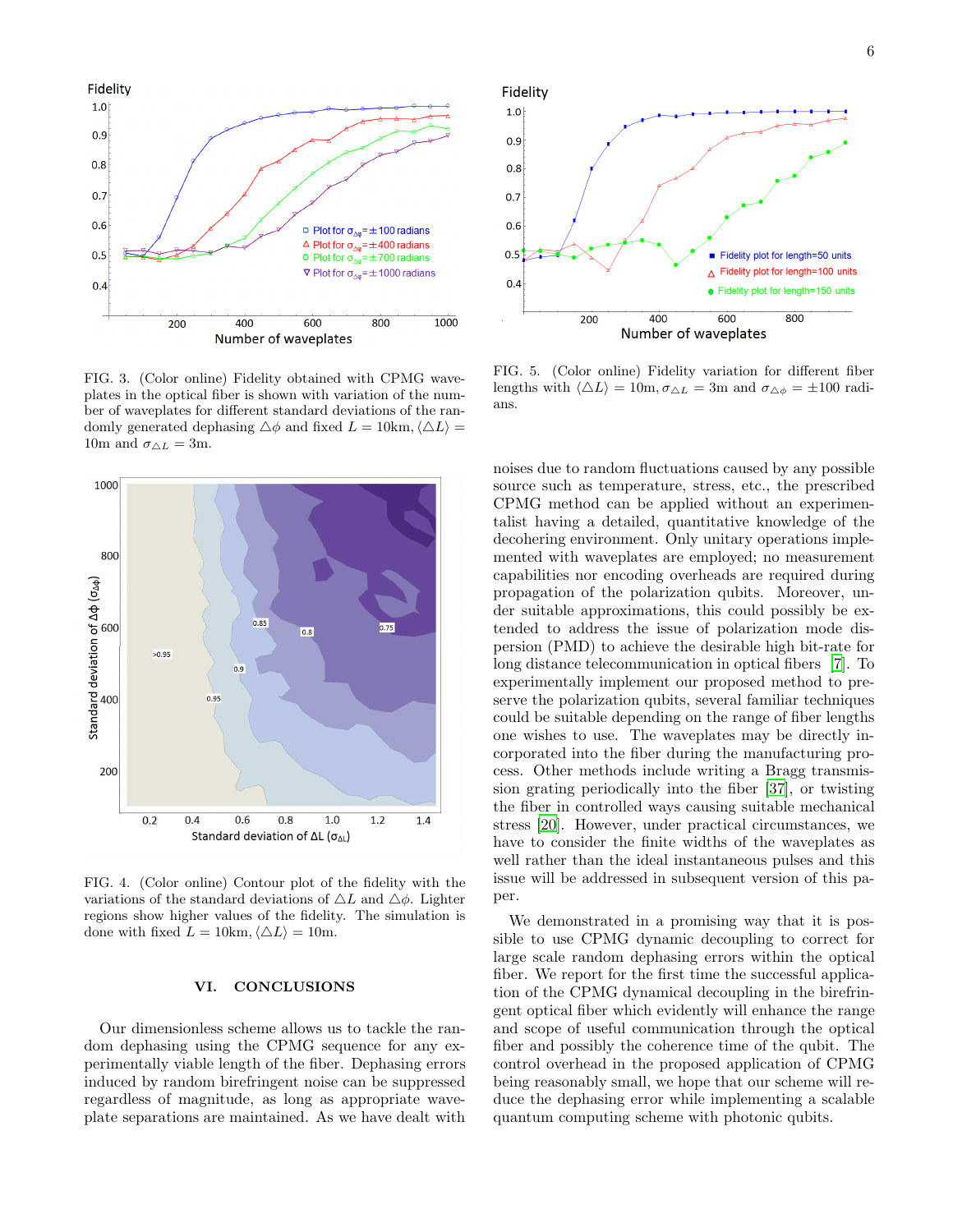#### ACKNOWLEDGMENTS

We would like to acknowledge support from the AFOSR, IARPA, and NSF. We are thankful to Prof. Kurt Jacobs for helpful discussion.

#### VII. APPENDIX

We model the communication channel as continuously connected fiber elements having sections of constant birefringence. Since we intend to reduce random birefringent noise inside the fiber, the noise spectrum is generated to have a Gaussian probability distribution for such concatenation pieces of the fiber [\[35\]](#page-9-7).

For characterizing the dephasing of the qubits, we define the decoherence function as

$$
W(L) \equiv \frac{|\langle \rho_{12}(L) \rangle|}{|\langle \rho_{12}(0) \rangle|} = \exp(-\chi(t)),\tag{20}
$$

When  $W(x) = 1$ , there is no dephasing and  $W(x) \ll 1$ 

implies that qubit has dephased for the length segment L. Here  $\chi(t)$  can be expressed through the spectral density  $S(k)$  of the noise as [\[11\]](#page-8-24)

$$
\chi(t) = \int_0^\infty \frac{dk}{\pi} S(k) \frac{F(kL)}{k^2}
$$
 (21)

This is the general expression for the function  $\chi(t)$ with the filter function  $F(kL)$ . The filter function encapsulates the influence of the pulse sequence applied. For the CPMG sequence, we take  $F(kL)$  =  $8\sin^4(kL/4M)\sin^2(kL/2)/\cos^2(kL/2M)$  [\[11\]](#page-8-24) (*M* is the number of waveplates in one cycle).

Now, to derive an expression showing the effect of the waveplates on the propagation of the qubit state, we consider a CPMG sequence implemented with M waveplates in one cycle. In this case, each of such waveplates causes a  $\pi$  rotation about the x axis in the qubit, and this can be written as  $\exp(-i\frac{\pi}{2}\hat{\sigma}_x) = -i\hat{\sigma}_x$ . After application of the pulse sequence as illustrated in Fig. 1, the qubit state becomes

$$
|\psi(L)\rangle = \mathcal{S} \exp\left[-i\int_{x_N}^L \hat{H}\left(x'\right)dx'\right](-i\hat{\sigma}_x)\dots
$$

$$
\exp\left[-i\int_{L_{\tau}}^{3L_{\tau}} \hat{H}\left(x'\right)dx'\right](-i\hat{\sigma}_x)\exp\left[-i\int_{0}^{L_{\tau}} \hat{H}\left(x'\right)dx'\right]|\psi(x=0)\rangle, (22)
$$

Г

apart from some constant multiplicative factors in the exponentials. Here  $S$  is the spatial analogue of the timeordering operator.

- <span id="page-8-0"></span>[1] L. Viola, E. Knill, and S. Lloyd, Phys. Rev. Lett. 82, 2417 (1999).
- <span id="page-8-1"></span>[2] H. Y. Carr and E. M. Purcell, Phys. Rev. 94, 630 (1954).
- <span id="page-8-2"></span>[3] S. Meiboom and D. Gill, Rev. Sci. Instrum. 29, 688 (1958).
- <span id="page-8-3"></span>[4] K. Khodjasteh and D. A. Lidar, Phys. Rev. Lett. 95, 180501(2005).
- <span id="page-8-4"></span>[5] G. S. Uhrig, Phys. Rev. Lett. 98, 100504 (2007).
- <span id="page-8-5"></span>[6] L. A. Wu and D. A. Lidar, Phys. Rev. A 70, 062310  $(2004).$
- <span id="page-8-6"></span>[7] S. Massar and S. Popescu, New J. Phys. 9, 158 (2007).
- <span id="page-8-7"></span>[8] W. Rosenfeld *et al.*, Phys. Rev. Lett. **101**, 260403 (2008).
- <span id="page-8-8"></span>[9] S. Damodarakurup, M. Lucamarini, G. DiGiuseppe, D. Vitali, P. Tombesi, Phys. Rev. Lett. 103, 040502 (2009).
- <span id="page-8-9"></span>[10] J. J. L. Morton et al., Phys. Rev. A 71, 012332 (2005).
- <span id="page-8-24"></span>[11] L. Cywinski, R. M. Lutchyn, C. P. Nave, and S. Das-Sarma, Phys. Rev. B 77, 174509 (2008).
- [12] A. M. Souza, G. A. Alvarez, and D. Suter, Phys. Rev. Lett. 106, 240501 (2011).
- <span id="page-8-10"></span>[13] A. Ajoy, G. A. Alvarez, and D. Suter, Phys. Rev. A 83, 032303 (2011).
- <span id="page-8-11"></span>[14] C. H. Bennett and G. Brassard, Proc. IEEE Int. Conf. on Computers, Systems, and Signal Processing, Bangalore, pp. 175-179 (1984).
- <span id="page-8-12"></span>[15] P. Kok *et al.*, Rev. Mod. Phys. **79**, 135 (2007).
- <span id="page-8-13"></span>[16] T. Chaneliere *et al.*, Nature **438**, 833 (2005).
- <span id="page-8-14"></span>[17] G. D. VanWiggeren and R. Roy, Appl. Opt. 38, 3888 (1999).
- <span id="page-8-15"></span>[18] S. C. Rashleigh *et al.*, Opt. Lett. **7**, 40 (1982).
- <span id="page-8-16"></span>[19] P. W. Shor and J. Preskill, Phys. Rev. Lett. 85, 441 (2000).
- <span id="page-8-17"></span>[20] R. Ulrich, S. C. Rashleigh, and W. Eickhoff, Opt. Lett. 5, 273 (1980).
- <span id="page-8-18"></span>[21] L. Viola and S. Lloyd, Phys. Rev. A 58, 2733 (1998).
- <span id="page-8-19"></span>[22] M. J. Biercuk et al., J. Phys. B  $44$ , 154002 (2011).
- <span id="page-8-20"></span>[23] U. Heiberlen, Phys. Rev. **175**, 453 (1968).
- <span id="page-8-21"></span>[24] E. L. Hahn, Phys. Rev. 80, 580 (1950).
- <span id="page-8-22"></span>[25] P. Zanardi, Phys. Lett. A **258**, 77 (1999).
- <span id="page-8-23"></span>[26] S. Blanes *et al.*, Physics Reports **470**, 151 (2009).